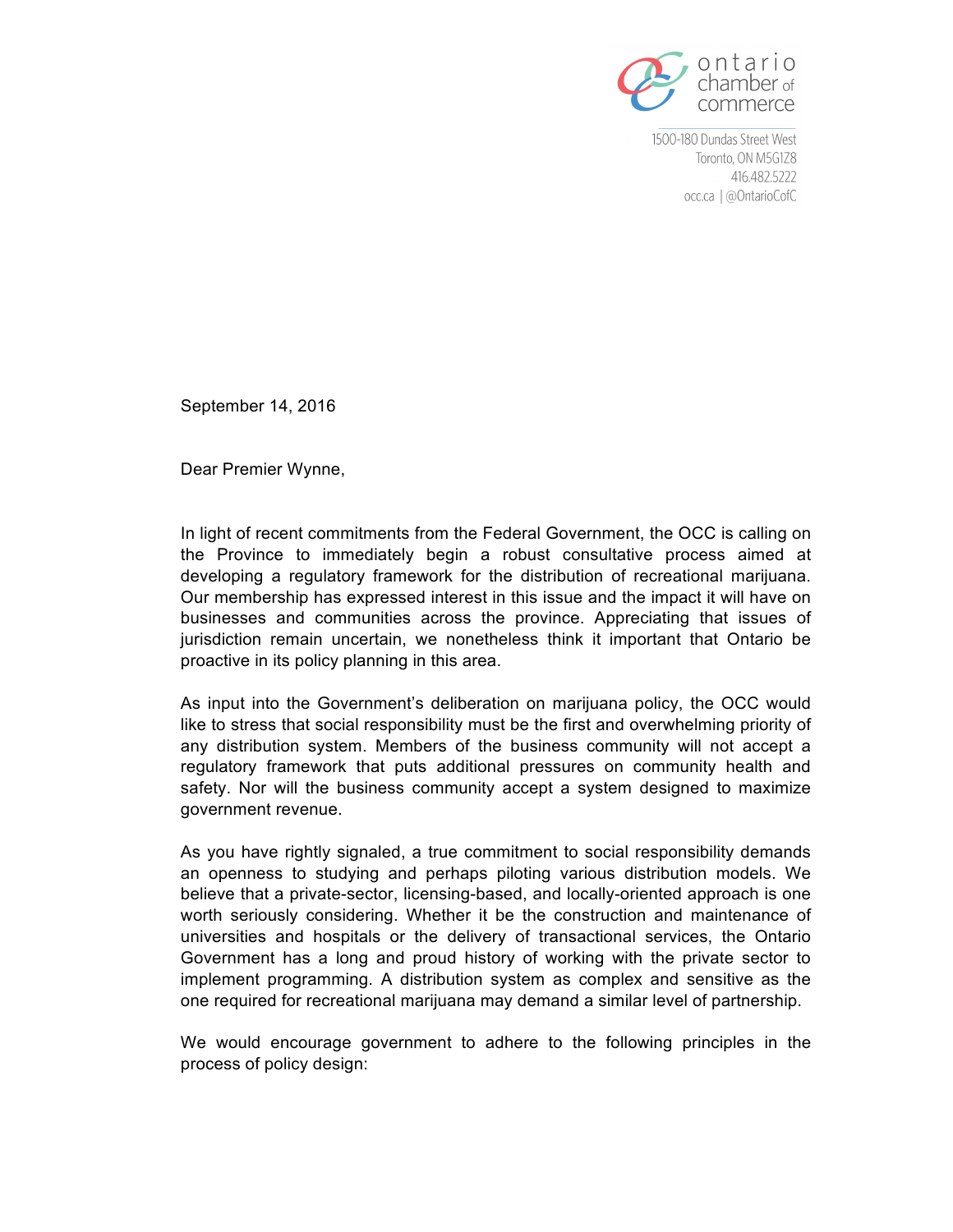

- 1) **Eliminate the underground economy**: Research on the social benefits of moving marijuana production and distribution out of the underground economy and into a regulated market is well established. This is the major benefit of legalization. However, not all market-models are equally effective in eliminating the underground economy and, thus, special attention should be given to the unintended consequences of an overly regulated regime. While not endorsing an entirely free-market model, we caution Government against creating a system that is so onerous that it effectively duplicates the existing ineffective regime thus sustaining illegal channels for production and distribution.
- 2) **Limit points of access:** We believe that critical to achieving the objective of social responsibility is a commitment to limited points of access for recreational marijuana. We do not believe, however, that limiting access is synonymous with a government operated distribution system. A licensing system, whereby a fixed number of access points are auctioned out to both the public and private sectors—including unions—may be a more efficient model of regulated delivery. Creating service delivery competition, structured by best-practice social responsibility standards, may create a virtuous 'race-to-the-top' whereby potential delivery agents are incentivized to be innovative in their application of social responsibility principles. This type of innovation will be particularly important in the first phase of marijuana policy implementation and thus Government may want to consider piloting multiple procurement models.
- 3) **Communities must be empowered**: In addition to social responsibility, transparent and representative decision-making should be a key priority for government. With respect to both sites of production and sites of distribution, municipalities should have a voice in the approval process. In the case of a licensing model, for example, licenses should not be issued for communities which have voted against production or distribution facilities. As the province develops its marijuana policy, local government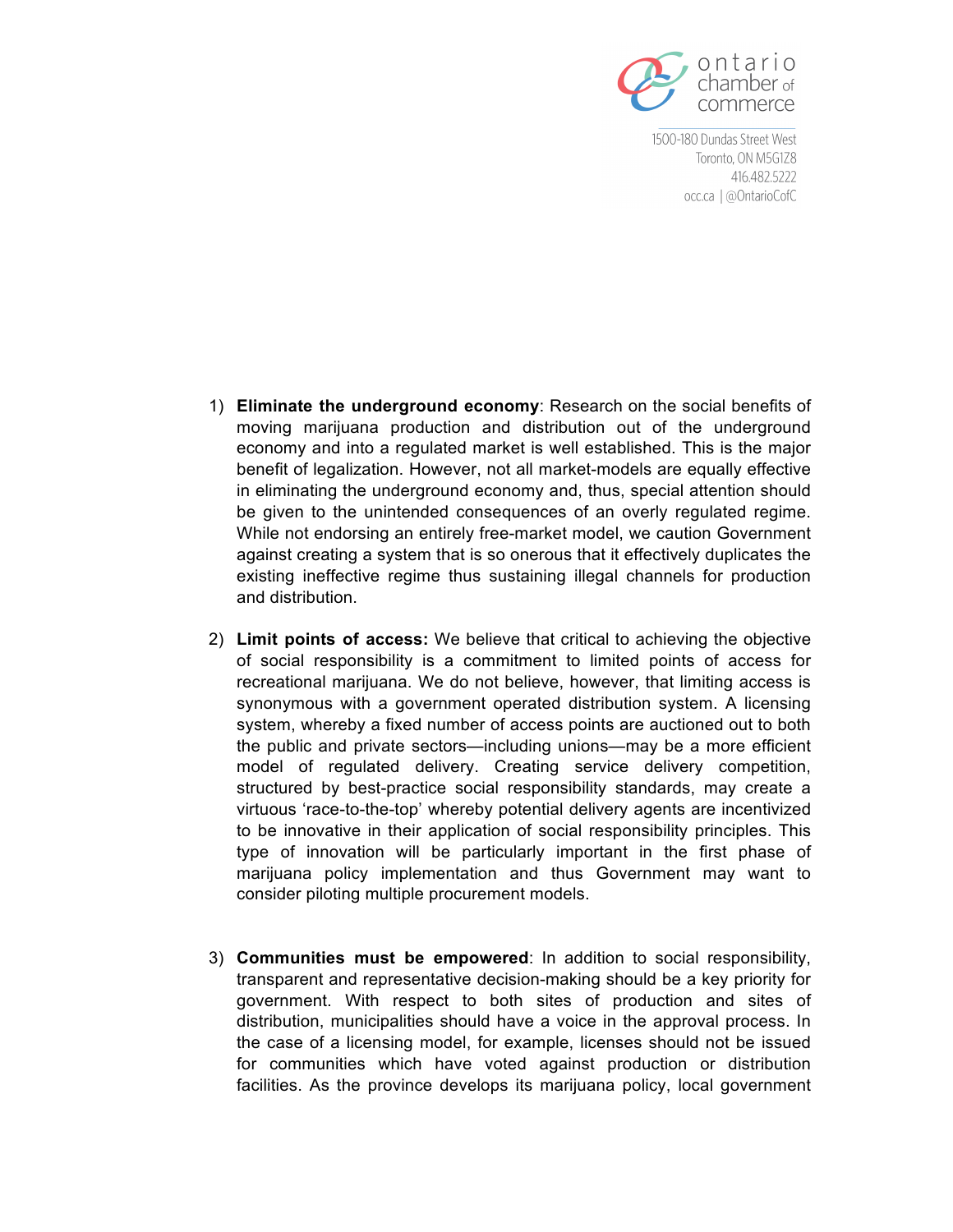

should be engaged so as to design an approvals process that is democratic.

- 4) **Invest in addiction prevention and treatment:** Insofar as the Province generates net revenues from the legalization of marijuana, the entirety of these revenues should be invested in addiction prevention and treatment, with a portion given to the municipal level of government so as to ensure programming is tailored to local need. A process should be established whereby the Government reports annually to Ontario's Patient Ombudsman on use of marijuana revenue and the impact of investment on addiction prevention and treatment.
- 5) **Ensure products are subject to best-practice health regulation.** The province must work with the federal government to study the health implications of recreational marijuana and develop evidence-based health and safety regulations. Consumer safety, as part of a broader concern for social responsibility, is paramount, especially in the case of Canadian youth.

Though not an exhaustive list, we believe the above principles should form the backbone of any provincial recreational marijuana strategy. We look forward to working with the Government on this issue and encourage the Province to engage a broad group of stakeholders when designing the regulatory framework.

Thank you,

Atten Ogatti

Allan O'Dette President & CEO Ontario Chamber of Commerce